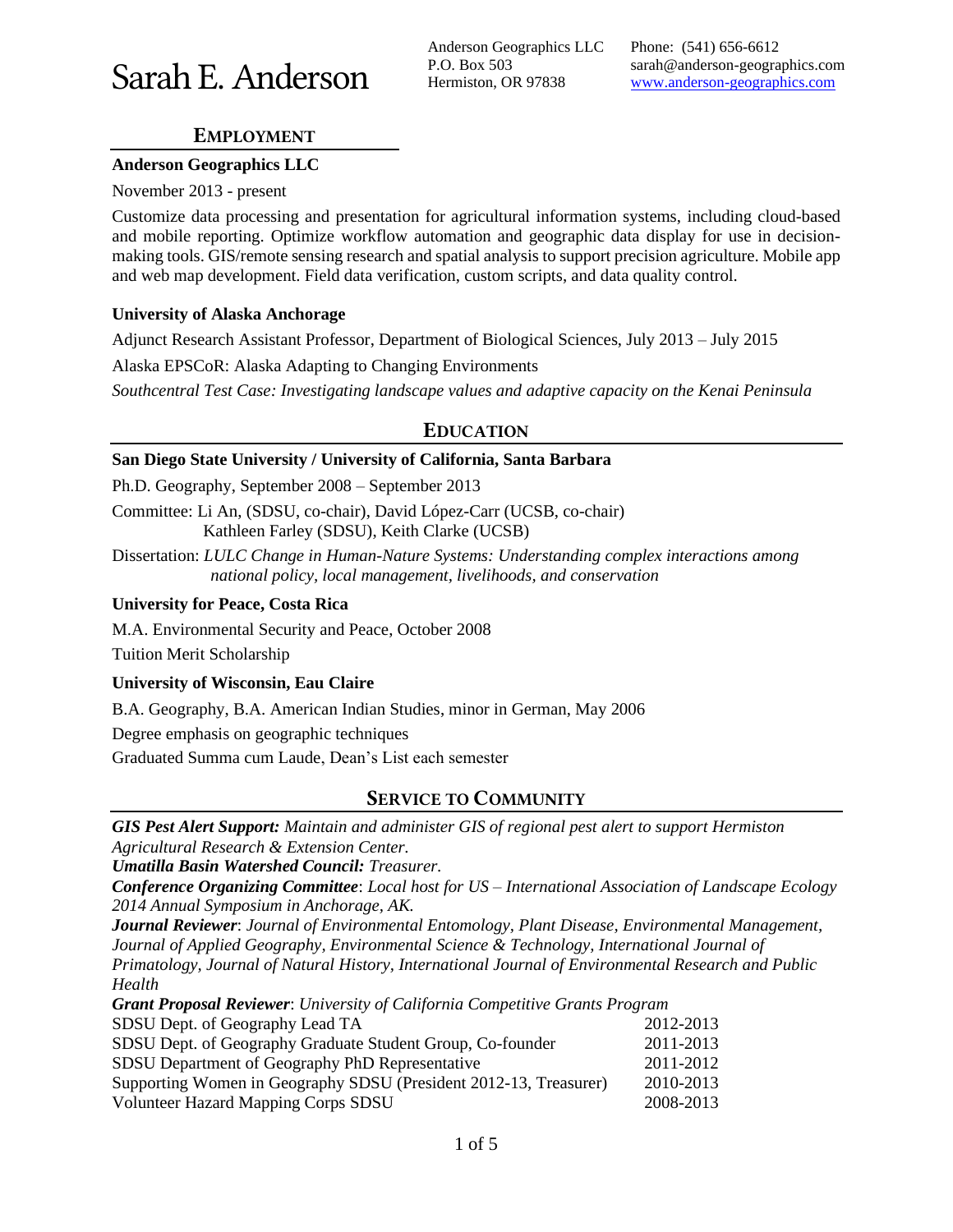### **PROFESSIONAL PRESENTATIONS**

- Oppedisano, T., Shrestha, G., **Anderson, S.,** Thompson, I., Rondon, S. (2022, Feb.). *IPM of potatoes:*  predicting phenology of four Hemipteran pests in the Lower Columbia Basin. 10<sup>th</sup> International IPM Symposium. Denver, CO.
- Oppedisano, T., Shrestha, G., **Anderson, S.,** Thompson, I., Rondon, S. (2022, Jan.). *Can we predict pest incidence in potatoes?* 81<sup>st</sup> Annual Pacific Northwest Insect Management Conference. Virtual Conference.
- **Anderson, S.** & Anderson, W. (2019, Dec.). *Use of UAVs & multispectral mapping in vegetable crop production.* 46<sup>th</sup> Annual Hermiston Farm Fair. Hermiston, OR.
- Anderson, W. & **Anderson, S.** (2019, Dec.). *UAVs & multispectral imaging for pest management.* 46<sup>th</sup> Annual Hermiston Farm Fair. Hermiston, OR.
- Anderson, W. & **Anderson, S.** (2018, Dec.). *Successful sprayer applications from imagery-based prescriptions*. 45th Annual Hermiston Farm Fair. Hermiston, OR.
- **Anderson, S.** & Anderson, W. (2018, Apr.). *Orchestrating Harmony with ArcGIS (While Sometimes Falling Flat)*. SE Washington NE Oregon GIS User Group Meeting. Mission, OR.
- Anderson, S. (2017, Dec.). *Pest monitoring with trap data & imagery workflows*.  $44<sup>th</sup>$  Annual Hermiston Farm Fair. Hermiston, OR.
- **Anderson, S.** (2016, Apr.). *Management zone creation for agriculture: A pilot project*. SE Washington NE Oregon GIS User Group Meeting. Mission, OR.
- **Wandersee, S.** (2015, Feb.). *Landscape values mapping from start to finish: An applied perspective from an Alaska EPSCoR test case on the Kenai Peninsula*. Brown Bag Presentation. University of Alaska Anchorage.
- **Wandersee, S.** & Kliskey, A. (2014, May). *Landscape values and temporal dynamics: Culture and landscape on the Kenai Peninsula, AK.* Paper session, 2014 US-IALE Annual Meeting, Anchorage, AK.
- **Wandersee, S.,** Kliskey, A., & Rinella, D. (2013, Sept.). *Alaska adapting to changing environments: Approaching social-ecological dynamics on the Kenai Peninsula*. Paper session, 2013 American Association for the Advancement of Science Arctic Science Conference, Kodiak, AK.
- **Wandersee, S.,** An, L., & Yang, Y. (2013, Apr.). *National plans and local implementation of China's sloped land conversion program: An analysis of SLCP implementation in a National Reserve*. Organized paper session, 2013 Annual Meeting of the Association of American Geographers, Los Angeles, CA.
- **Wandersee, S.,** An, L., & Yang, Y. (2012, Feb.). *From paper to practice: Land cover dynamics in Guizhou golden monkey habitat, China*. Paper session, 2012 Annual Meeting of the Association of American Geographers, New York, NY.
- An, L., Ming, T., **Wandersee, S.**, Gupta, D., Spitzberg, B. & Gawron, J. M. (2012, Feb.). *How do ideas spread over the internet? Evidence from space-time analysis*. Paper session, 2012 Annual Meeting of the Association of American Geographers, New York, NY.
- An, L., Ming, T., **Wandersee, S.**, Gupta, D., Spitzberg, B. & Gawron, J. M. (2012, Feb.). *Is climate change a myth? Evidence from cyberspace and realspace*. Paper session, symposium "Web Surveillance: Fighting Terrorism and Infectious Diseases", 2012 Annual Meeting of the American Association for the Advancement of Science, Vancouver, Canada.
- Tsou, M., An, L., & **Wandersee, S.** (2011, Apr.) *Visualizing and analyzing spatiotemporal dynamics of global diffusion of ideas in cyberspace.* Paper session, 2011 Annual Meeting of the Association of American Geographers, Seattle, Washington.
- An, L, Wang, N., Brown, D., & **Wandersee, S.** (2011, Apr.). *Land survival analysis: A new paradigm for characterizing and understanding land changes*. Paper session, 2011 US-IALE Annual Meeting, Portland, OR.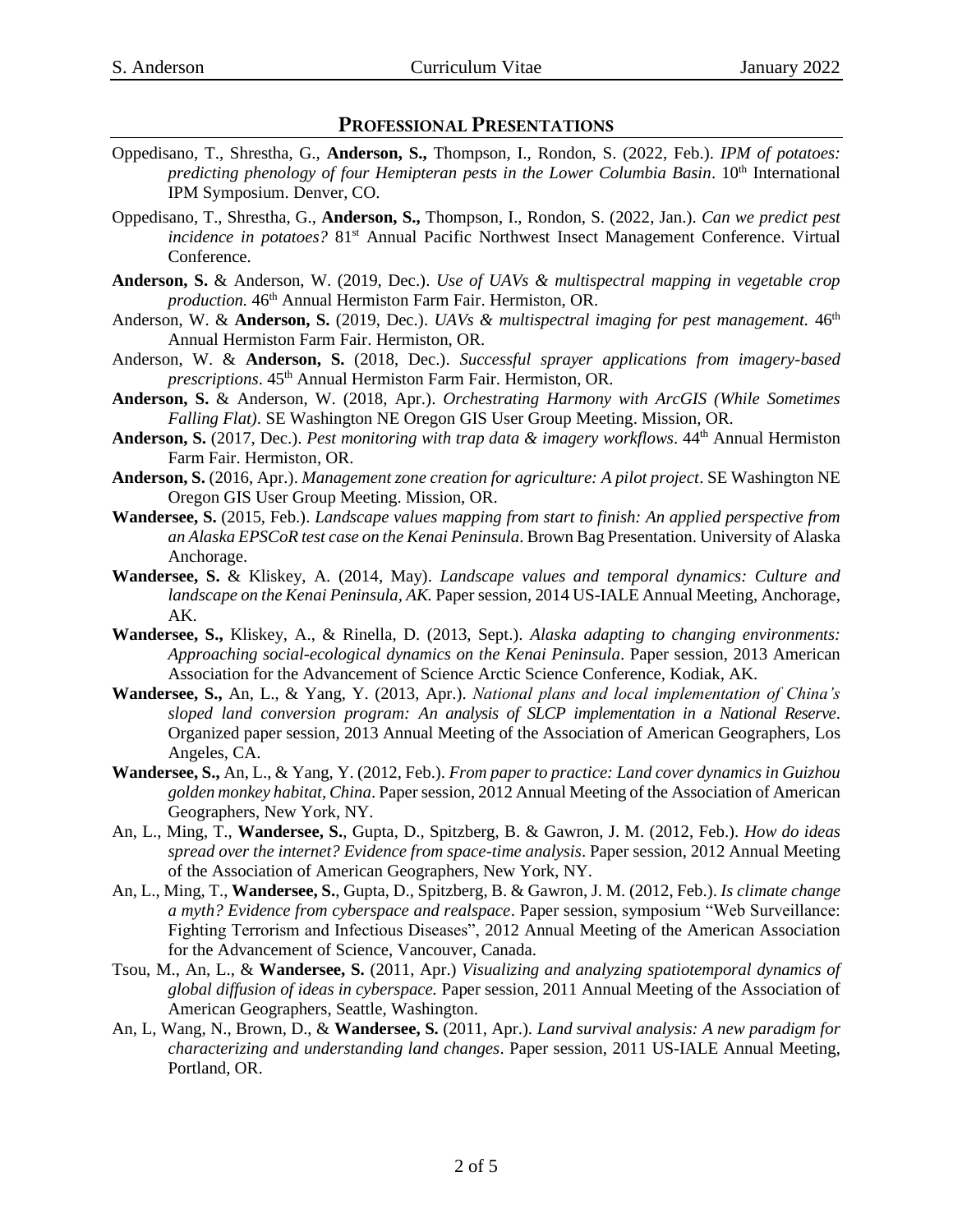- **Wandersee, S.**, An, L., & Yang, Y. (2011, Apr.). *'Pest' species and conservation in mixed use reserves: Human-environment dynamics in Fanjingshan National Nature Reserve, China*. Paper session, 2011 US-IALE Annual Meeting, Portland, OR.
- **Wandersee, S.**, An, L., & López-Carr, D. (2011, Feb.). *Perception and Decisions in Modeling Complex Human-Environment Dynamics in Protected Areas: A Case Study from Guizhou, China*. Paper session, 2011 Association for the Advancement of Science Annual Meeting, Washington, D.C.
- **Wandersee, S.**, An, L., & Yang, Y. (2010, Apr.). *Forest vegetation dynamics in Guizhou golden monkey habitat, China.* Paper session at the 2010 US-IALE 25<sup>th</sup> Anniversary Symposium, Athens, GA.
- **Wandersee, S.**, An, L., Yang, Y., & Tan, C. (2009, Oct.). *Chinese National Policy Effects on Local Level Conservation and Communities: Preliminary results from Fanjingshan National Nature Reserve*. Paper session presented at the 2009 Annual Meeting of the Association of Pacific Coast Geographers, San Diego, CA.
- **Wandersee, S.,** & An, L. (2009, Mar.). *Documenting Impacts of Illegal Mining on Guizhou Golden Monkey Habitat in Southwestern China Using Remote Sensing*. Poster session presented at the 2009 Annual Meeting of the Association of American Geographers, Las Vegas, NV.

# **TEACHING EXPERIENCE**

**Landscape Ecology (SDSU)**, Instructor (Fall 2010), Co-instructor (Spring 2011, 2012),  $5 - 15$  student seminar course; Theories, techniques, frontiers, and applications of landscape ecology in natural resources/environment management and conservation; Lectures, labs, exams, class projects/presentations.

**Geographic Information Science (SDSU)**, Co-instructor (Fall 2011), 25 student lecture course; Fundamental concepts of geographic information science (GIScience), including geographic information systems (GIS), global positioning systems (GPS), cartography, remote sensing, and spatial analysis. Also includes geospatial application tools in addressing human and environmental problems, basic principles of mathematics and quantitative reasoning, geospatial data organization, basic remote sensing and spatial pattern analysis and interpretation; Lectures, homework assignments, exams, class projects, presentations.

## **FACILITATED WORKSHOPS**

- **Landscape-Population Analysis: Linking social surveys to environmental data for inquiry**, Cofacilitator & co-organizer, 5/20/2014, US – International Association for Landscape Ecology, Anchorage, AK. 4 hr workshop on connecting human and environmental data for interdisciplinary research.
- **Teaching College Geography**, Facilitator & co-organizer, 08/2012, 08/2011, Dept. of Geography, San Diego State University, 10 student 2-day workshop.
- **Mapping Cyberspace Specialist Meeting**, Assistant, 08/2012, 06/2011, Center for Earth Systems Analysis Research, San Diego State University, 15-participant specialist meeting.
- **Food Security**, Facilitator & co-organizer, 10/2011, Supporting Women in Geography, San Diego State University Student Group, 1 day course for San Diego County Girl Scouts.
- **Website Design**, Organizer and co-facilitator, 09/2011, 04/2011, Dept. of Geography, San Diego State University, 12 student short workshop.
- **Multilevel Modeling Advanced Spatial Analysis**, Consultant, 07/10-15/2011, Center for Spatially Integrated Social Science, University of California – Santa Barbara, week-long intensive course for graduate students and early career faculty.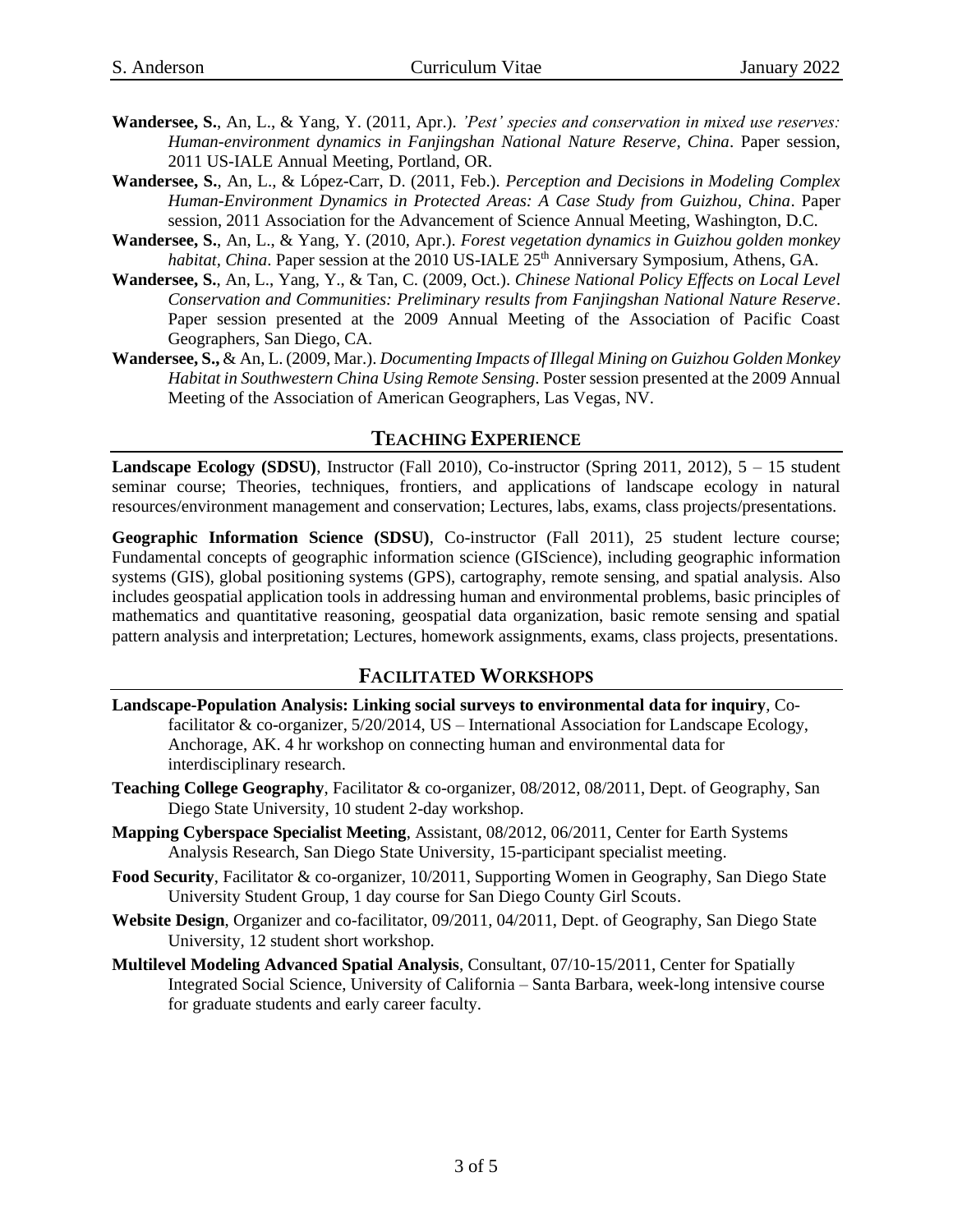# **TRAINING** Integrated Pest Management Workshop, HAREC 06/8-10/2015 Milsoft Utility Software 04/2015 FEMA NIMS IC-100 and IC-200 10/2009 University for Peace Model United Nations, Costa Rica 1/31-2/2/2008 Fundraising for Development Projects, University for Peace, Costa Rica 11/2007 **AWARDS AND HONORS** Alaska EPSCoR Travel Award – Arctic AAAS Conference Sept. 2013, \$1500 Citizenship Award, SDSU Dept. of Geography Spring 2012, \$500

ESRI Award for Human Geography Applications of GIS Spring 2011, \$500 McFarland Scholarship, SDSU Dept. of Geography 2011-12, \$4,200 Women's Environmental Council Scholarship Spring 2011, \$1,000 NASA-MSU Professional Enhancement Award Spring 2010, \$700 University for Peace Merit Scholarship 2007-2008, \$8,000 National Merit Scholarship 2002-2006, \$12,000

# **FUNDING**

**Margot Marsh Biodiversity Foundation Grant** Role: PI 2009-2011 Amount: \$12,000 Project Title: Documenting Impacts of Illegal Mining on the Guizhou Golden Monkey, *Rhinopithecus brelichi*, in Fanjingshan National Nature Reserve, China.

# **PROFESSIONAL MEMBERSHIPS**

| <b>Association of American Geographers</b>             | 2011-2019    |
|--------------------------------------------------------|--------------|
| American Society for Photogrammetry and Remote Sensing | 2011-2019    |
| International Association for Landscape Ecology        | 2009-2015    |
| National Society of Collegiate Scholars                | 2003-Present |
| American Geophysical Union                             | 2012-2013    |
| American Association for the Advancement of Science    | 2011-2014    |

# **INVITED LECTURES**

- **Wandersee, S.** (2013, Nov.). *GIS Applications in Reserves*. Guest Lecture. Conservation Biology. University of Alaska Anchorage, Anchorage, AK.
- **Wandersee, S.** (2013, Oct.) *LULC Change in Human-Nature Systems: Understanding complex interactions among national policy, local management, livelihoods, and conservation*. Invited public colloquium. San Diego State University, San Diego, CA.
- **Wandersee, S.** (2013/2012, Apr.). *Road Ecology*. Guest Lecture. Landscape Ecology. San Diego State University, San Diego, CA.
- **Wandersee, S.** (2012, Dec.) *Payments for Ecosystem Services in Protected Golden Monkey Habitat: Human-Environment Dynamics in Fanjingshan, China*. Invited public lecture. Grinnell College, Grinnell, IA.
- **Wandersee, S.** (2011, Nov.). *Air Pollution*. Guest Lecture. Environmental and Natural Resource Conservation. San Diego State University, San Diego, CA.
- An, L. & **Wandersee, S.** (2010, Oct.). *Landscape Ecology Applications in Fanjingshan National Nature Reserve*. Guest Lecture. Conservation Ecology. San Diego State University, San Diego, CA.
- **Wandersee, S.** (2010, Oct.). *China: Physical & Environmental Geography*. Guest Lecture. World Regional Geography. San Diego State University, San Diego, CA.